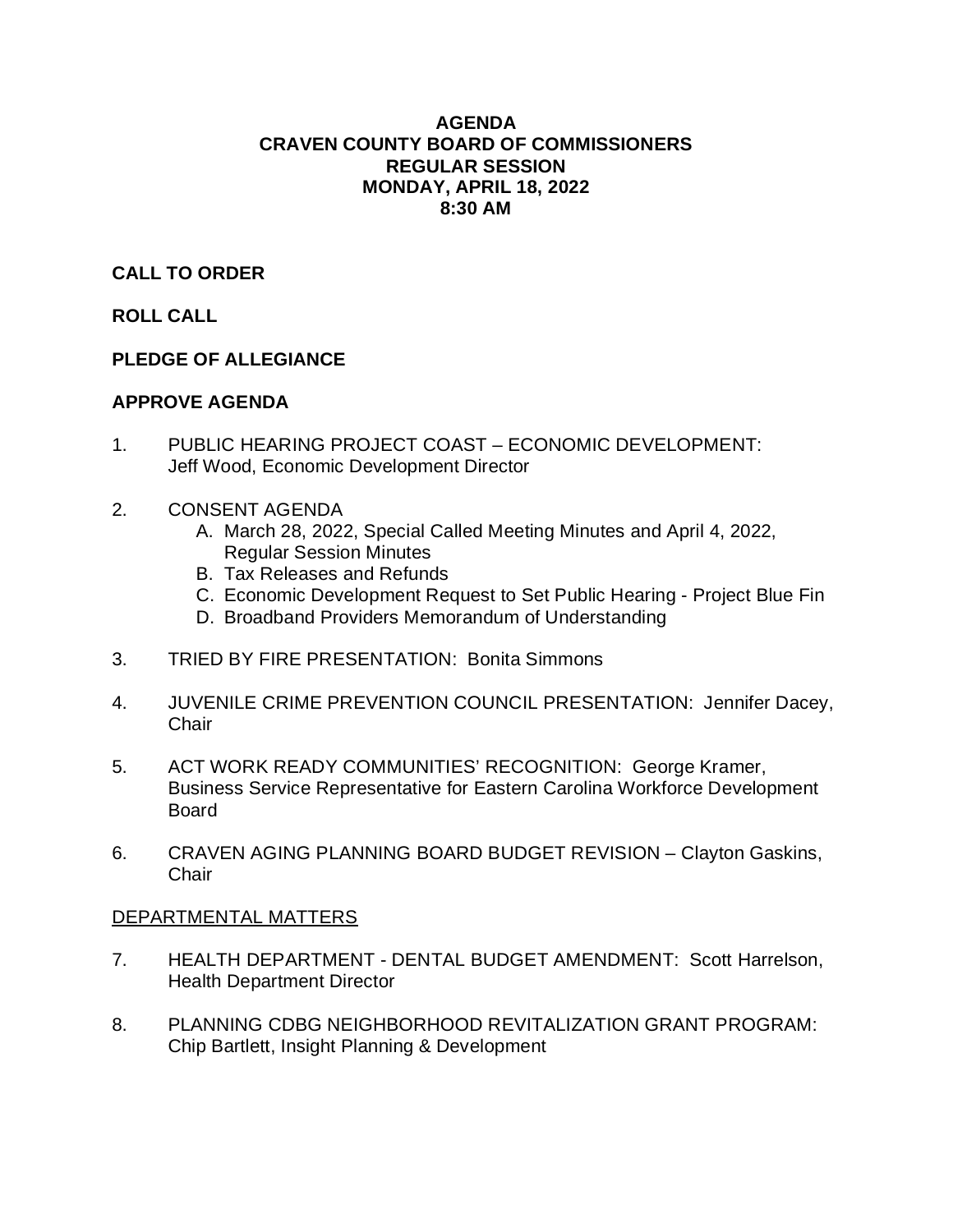- 9. SOCIAL SERVICES BUDGET AMENDMENT: Geoffrey Marett, Social Services **Director**
- 10. ECONOMIC DEVELOPMENT PROJECT COAST: Jeff Wood, Economic Development Director
- 11. FINANCE ANNUAL AUDIT CONTRACT: Craig Warren, Finance Director
- 12. APPOINTMENTS
- 13. COUNTY ATTORNEY'S REPORT: Arey Grady
- 14. COUNTY MANAGER'S REPORT: Jack Veit
- 15. COMMISSIONERS' REPORTS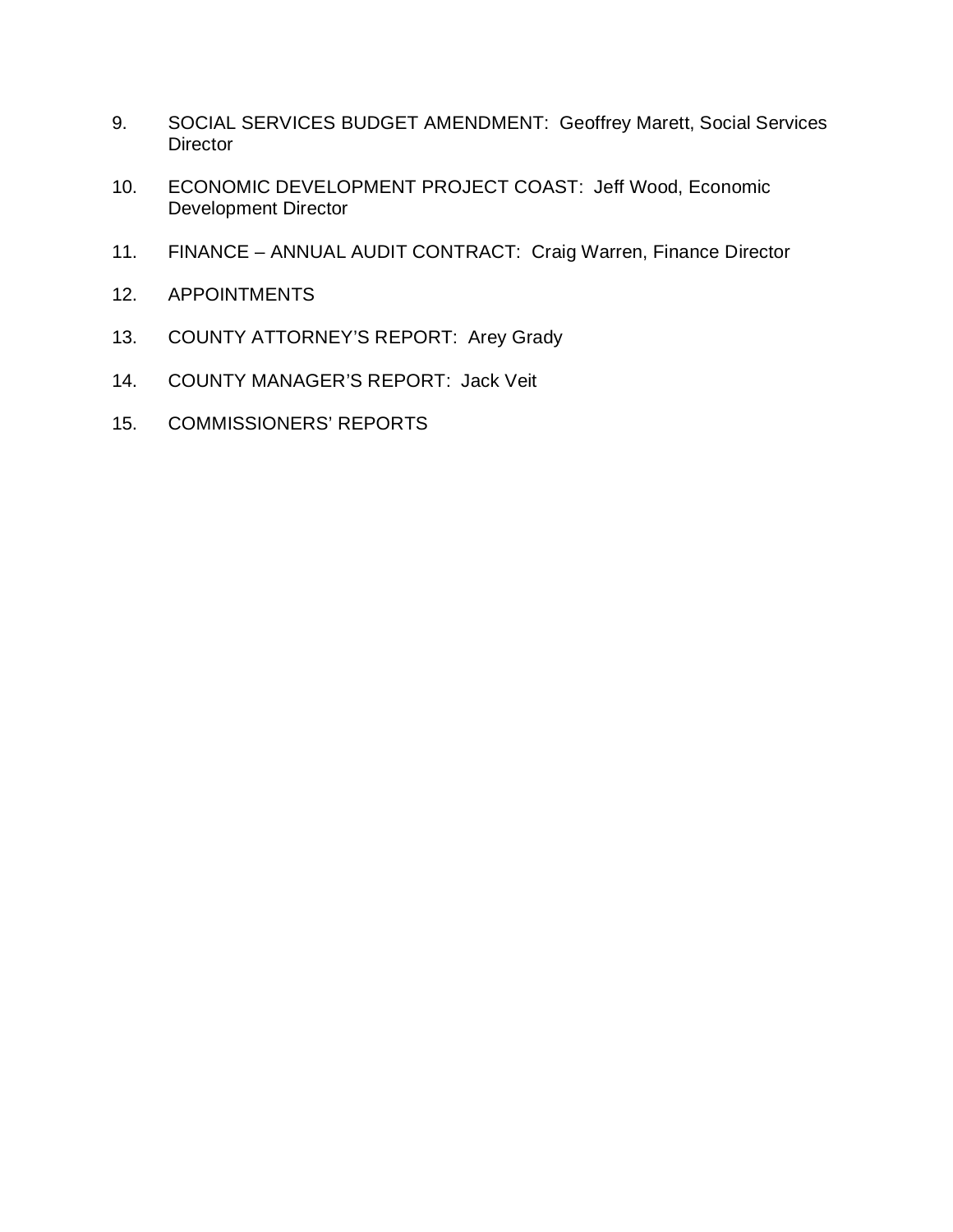**THE BOARD OF COMMISSIONERS OF THE COUNTY OF CRAVEN MET IN REGULAR SESSION IN THE COMMISSIONERS' ROOM OF THE CRAVEN COUNTY ADMINISTRATION BUILDING, 406 CRAVEN STREET, NEW BERN, NORTH CAROLINA, ON MONDAY, APRIL 18, 2022. THE MEETING CONVENED AT 8:30 AM.**

#### **MEMBERS PRESENT:**

Chairman Jason R. Jones Vice Chairman Denny Bucher Chairman George S. Liner Commissioner Theron L. McCabe Commissioner Thomas F. Mark Commissioner E. T. Mitchell Commissioner Beatrice R. Smith

#### **STAFF PRESENT:**

Jack B. Veit, III, County Manager Gene Hodges, Assistant County Manager Craig Warren, Finance Director Amber Parker, Human Resources Director Arey Grady, County Attorney Lauren Wargo, Assistant to the County Manager Nan Holton, Clerk to the Board

Following the Pledge of Allegiance, County Attorney, Arey Grady, recited the following invocation:

*Lord, we honor You today in prayer and thanksgiving. We pray for our County Commissioners and all who represent Craven County, their families and staffs. Grant them peace that passes all understanding and amazing grace to sustain them when days are long and rest is short.*

*Father, You are our refuge and fortress. You provide everything we need for life and godliness. You hear our ardent intercession, and smile when we raise our voices in praise and worship. We thank You for Your presence, love and grace.*

*It is in Your mighty Name we pray. Amen.*

#### *Based upon the invocation given by Reverend Dr. Alan Keiran, at the January 27, 2012, session of the US House of Representatives*

Chairman Jones welcomed all in attendance, and requested those from Leadership Craven to introduce themselves: Abigail Hendrix, Deana Schultz, William Farmer and Liz Hartman.

Commissioner Mark motioned to approve the agenda, as presented, seconded by Commissioner Smith and unanimously carried.

# **PUBLIC HEARING PROJECT COAST**

Economic Development Director, Jeff Wood, prefaced the Public Hearing stating that pursuant to N.C. Gen. Stat. § 158-7.1, Craven County (hereinafter "County") intends to convey for economic development purposes a fee simple interest in a +/- 2.5-acre tract (hereinafter "Tract") of land, the Tract being a portion of the Tract known as Lot 19-4 in the Craven County Industrial Park. The value of the Tract is Twenty Thousand and no/100 Dollars (\$20,000.00) an acre, for a total value of Fifty Thousand and no/100 Dollars (\$50,000.00), and the County intends to convey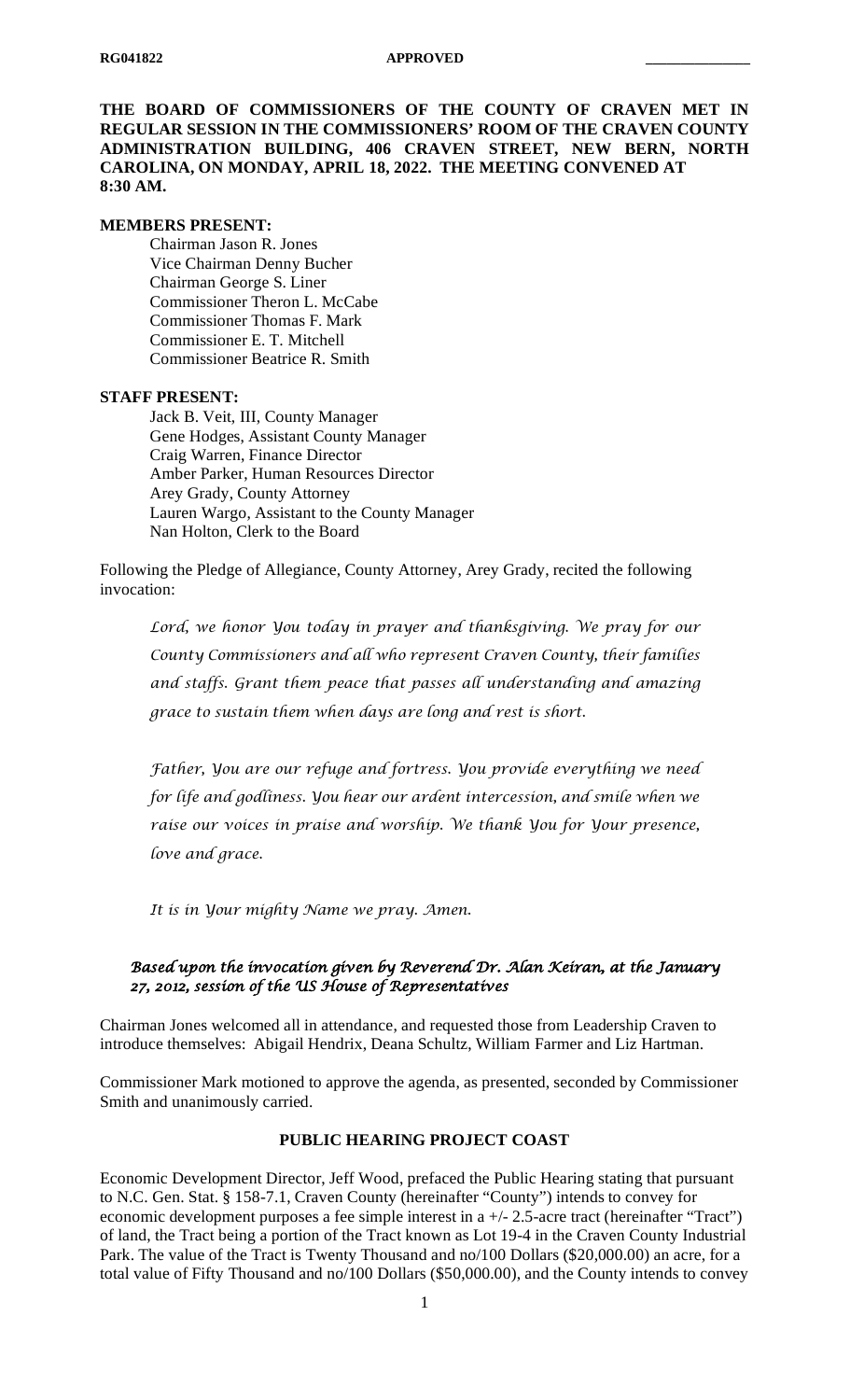and sell same for such value. He indicated the County believes the proposed conveyance will stimulate and stabilize the local economy, result in the creation of a substantial number of new permanent jobs in the County, and result in increased tax revenues to the County.

At 8:33 am, Commissioner Mark motioned to go into Public Hearing, as advertised, seconded by Commissioner Liner and unanimously approved.

There were no citizens from the public that signed up to speak.

At 8:34 am, Commissioner Liner motioned to close the Public Hearing, seconded by Commissioner Mitchell and unanimously approved.

# **CONSENT AGENDA**

Commissioner Mark motioned to approve the Consent Agenda, inclusive of the Minutes of March 28, 2022 Special Session, Minutes of April 4, 2022 Regular Session, Tax Releases *(Credits = \$442.29)*, Economic Development Request to Set Public Hearing – Project Blue Fin and three Broadband Providers Memorandum of Understanding. Commissioner Mitchell seconded the motion, which carried 7-0 in a roll call vote.

# **TRIED BY FIRE PRESENTATION**

Bonita Simmons gave the Board a history and progress report on My Sister's House, which is a re-entry plan to provide living quarters for females who have recently re-entered society from incarceration. She invited everyone to attend Gospel Fest on May 14<sup>th</sup> at 6:00 pm being held on the campus of Craven Community College, stating that it is a fundraiser, with vendor opportunities.

# **JUVENILE CRIME PREVENTION COUNCIL PRESENTATION**

JCPC Chair, Jennifer Dacey, reviewed the recommended funding allocations for the JCPC FY 22-23 budget, for the following providers: Area Day Reporting Center, the Mediation Center of Eastern Carolina, VOLT Workforce Development, Girls Empowered/Man-up and JCPC Administration. The funding amount of \$320,335.00 is unchanged from the current budget year.

Jeff Schulz, Director of the VOLT Center, explained the vocational skills which address the older youth and highlighted one of their students' accomplishments as a result of being in the program.

Commissioner Mark motioned to approve the following JCPC Funding recommendations, as presented; seconded by Commissioner Smith and approved 7-0 in a roll call vote.

| <b>Program Provider</b>                                        | <b>Needed</b><br><b>Programs</b>                   | <b>Current</b><br><b>Funding</b> | <b>Request</b><br>$22 - 23$ | Recommendation |
|----------------------------------------------------------------|----------------------------------------------------|----------------------------------|-----------------------------|----------------|
| 1. Area Day Reporting Center                                   | Juvenile Structured Day                            | \$ 85,000                        | \$85,000                    | \$85,000       |
| 2. Mediation Center of ENC<br>Teen Court<br>Community Service/ | Teen Court<br><b>Restitution/Community Service</b> | \$160,000                        | \$160,000                   | \$160,000      |
| Restitution<br><b>Family Connections</b>                       | Parent/Family Skill Building Services              |                                  |                             |                |
| 3. Volt Workforce Development                                  | Vocational Skills                                  | \$42,000                         | \$42,000                    | \$42,000       |
| 4. Girls Empowered/Man-Up                                      | <b>Mentoring Services</b>                          | \$30,000                         | \$30,000                    | \$30,000       |
| <b>JCPC</b> Administrative Funds                               |                                                    | 2,835<br>\$                      | \$<br>2,835                 | 2,835<br>\$    |
| <b>TOTALS</b>                                                  |                                                    | \$320,335                        | \$320,335                   | \$320.335      |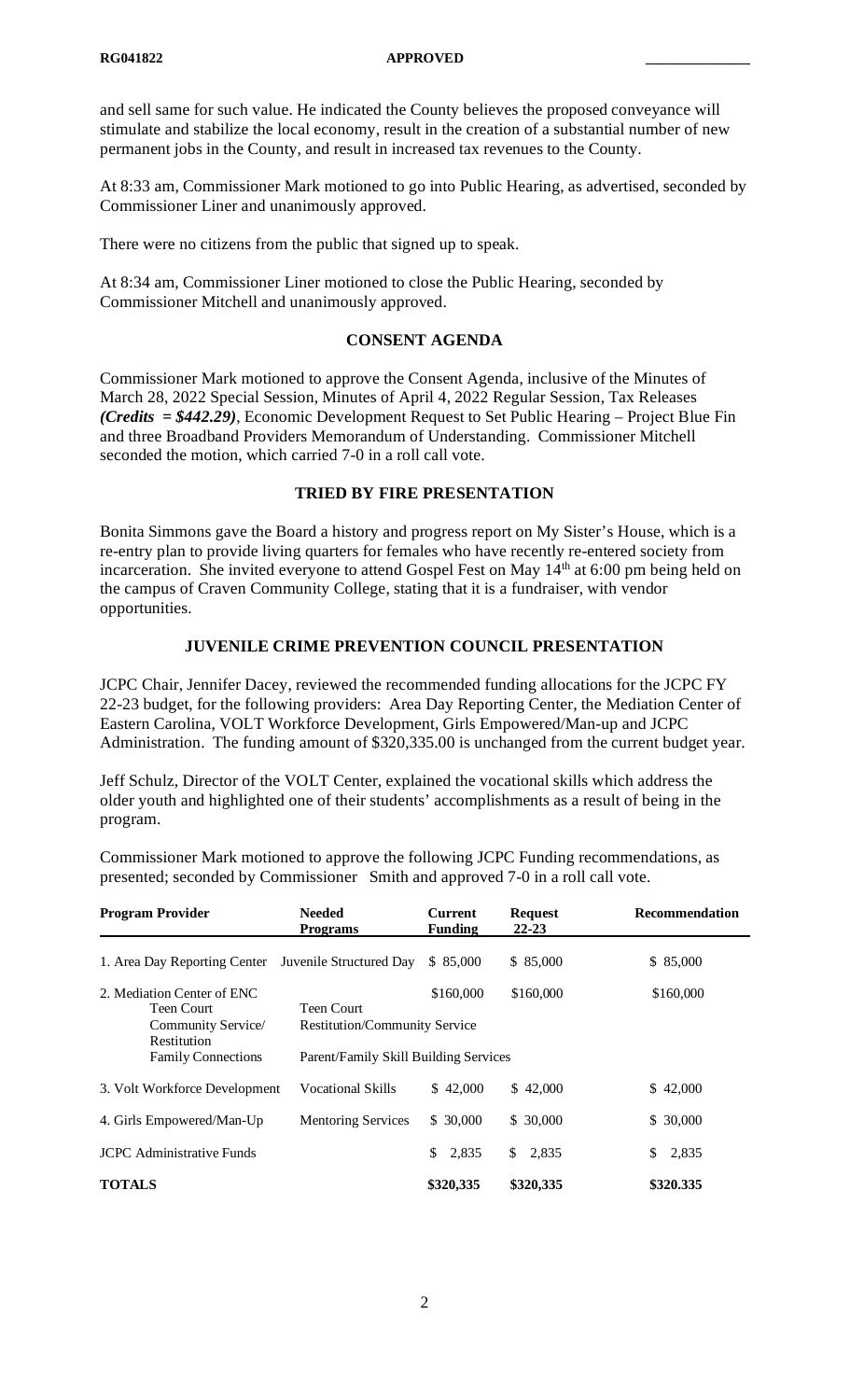# **ACT WORK READY COMMUNITIES' RECOGNITION – CRAVEN COUNTY**

George Kramer, Work Ready Community Business Service Representative for eastern NC, presented the Board with their fourth Act Work Ready recognition since 2015. To date, Craven County has issued 5,471 Career Readiness Certificates with 177 employers acknowledging that Craven County has a skilled workforce ready to meet their business demands.

# **CRAVEN AGING PLANNING BOARD BUDGET REVISION**

Clayton Gaskins, Chairman of the Craven Aging Planning Board, explained that in February 2022 the CAPB received an additional \$37,293.00 from the Home & Community Care Block Grant from the Division of Aging. At the same time, CARTS surrendered \$25,000, giving the CAPB \$66,022.00 in their budget to reallocate. Mr. Gaskins reported the Board voted to divide the funds between the DSS Senior Center and the Havelock Senior Center for operational expenses.

Commissioner Liner motioned to approve the HCCBG Revised FY21-22 budget and approve the Budget Amendment. His motion was seconded by Commissioner Smith and approved in a roll call vote 7-0.

County Manager, Jack Veit, commended Clayton Gaskins for what he does and reminded the Board that he serves in this position as a volunteer.

#### *DSS/Havelock/CARTS*

| <b>REVENUES</b>                              | <b>AMOUNT</b>           | <b>EXPENDITURES</b>                              | <b>AMOUNT</b>  |
|----------------------------------------------|-------------------------|--------------------------------------------------|----------------|
| 1015212-33419<br><b>HCCBG</b> In Home        | \$(49,362.00)           | 1015212-44000<br><b>Contractual Services</b>     | \$(54,847.00)  |
| 1010000-39901<br><b>Fund Balance</b>         | (5,485.00)              |                                                  |                |
| 1015212-33450<br><b>HCCBG</b> Care Mgmt      | \$44,373.00             |                                                  |                |
| 1010000-39901<br><b>Fund Balance</b>         | \$(44,373.00)           |                                                  |                |
| 1015217-33107<br><b>HCCBG</b> Cong Meals     | (4,868.00)              | 1015217-44000<br><b>Contractual Services</b>     | \$(14,540.00)  |
| 1010000-39901<br><b>Fund Balance</b>         | 547.00)<br>$\sqrt[6]{}$ |                                                  |                |
| 1015217-33108<br><b>HCCBG</b> Home Del Meals | (8,212.00)              |                                                  |                |
| 1010000-39901<br><b>Fund Balance</b>         | 913.00)<br>$\sqrt[6]{}$ |                                                  |                |
| 1015217-<br><b>Senior Ctr Operations</b>     | \$63,422.00             | 1015217-47302<br>C/O Other Improvements          | \$20,100.00    |
| 1010000-39901<br><b>Fund Balance</b>         | 7,047.00<br>\$          | 1015217-47321<br>C/O \$500-\$4,999               | \$<br>8,200.00 |
| 1010000-39901<br><b>Fund Balance</b>         | \$(41,169.00)           | 1015217-43201<br><b>Office Supplies</b>          | \$<br>1,000.00 |
| 1014291-33107<br><b>Havelock Senior Oper</b> | 17,000.00<br>\$         | 1014291-49124<br><b>Havelock Senior Services</b> | \$18,889.00    |
| 1010000-39901<br><b>Fund Balance</b>         | \$<br>1,889.00          |                                                  |                |
| 1014511-33303<br><b>HCCBG</b> Tran St Grn    | \$(10,000.00)           | 1014510-43101<br>Fuel & Other                    | \$(10,000.00)  |
| 1014513-33303<br><b>HCCBG</b> Tran St Grn    | \$(15,000.00)           | 1014512-43101<br>Fuel & Other                    | \$(15,000.00)  |
| <b>TOTAL</b>                                 | \$(46,198.00)           | <b>TOTAL</b>                                     | \$(46,198.00)  |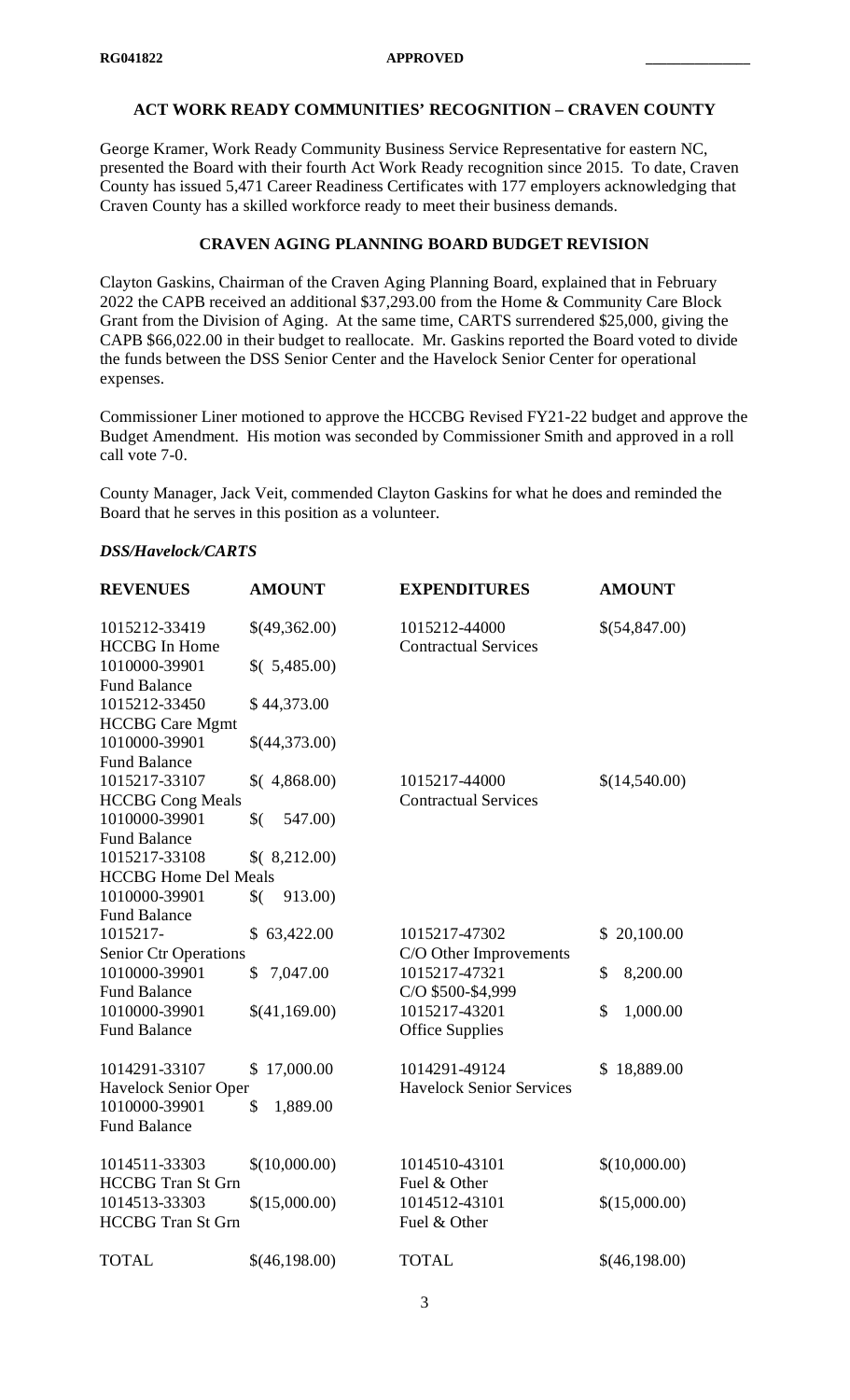# **DEPARTMENTAL MATTERS: HEALTH – DENTAL INCREASE**

Health Director, Scott Harrelson, reported that since the dental unit has left Craven County Health Department's location and moved back to the schools, there has been a 44% increase in patient visits in the past 8 months (July 2021 - Feb 2022). As of March 25, 2022, the health department has received 96% of Medicaid revenues.

He indicated that in order to continue, additional funding in medical supplies and contractual lines is necessary to provide services to those children in need in Craven, Pamlico and Jones counties.

Mr. Harrelson requested approval of a budget amendment in the amount of \$50,000.00.

Commissioner Mitchell motioned to approve the following budget amendment, in the amount of \$50,000.00, as requested, seconded by Commissioner Liner and approved 7-0 in a roll call vote.

#### *Health/Dental*

| <b>REVENUES</b>                           | <b>AMOUNT</b> | <b>EXPENDITURES</b>                                                                           | <b>AMOUNT</b>              |
|-------------------------------------------|---------------|-----------------------------------------------------------------------------------------------|----------------------------|
| 1015030-34707<br><b>Medicaid Revenues</b> | \$50,000.00   | 1015030-43208<br><b>Medical Supplies</b>                                                      | \$7,500.00                 |
|                                           |               | 1015030-44050<br><b>Contract Employees</b><br>1015030-44051<br><b>Contract Employee Bonus</b> | \$22,500.00<br>\$20,000.00 |
| <b>TOTAL</b>                              | \$50,000.00   | TOTAL                                                                                         | \$50,000.00                |

#### **DEPARTMENTAL MATTERS: PLANNING – COMMUNITY DEVELOPMENT BLOCK GRANT (CDBG) NEIGHBORHOOD REVITALIZATION GRANT**

Chip Bartlett, Insight Planning and Development, announced that Craven County has been awarded \$750,000.00 in CDBG Neighborhood Revitalization (CDBG-NR) grant funds from the North Carolina Department of Commerce Rural Economic Development Division. These funds will be used to perform rehabilitation activities on up to six (6) structures. He indicated that currently the needs assessment and qualification determinations are being completed, so individual recipients have not been chosen at this time.

To move forward with activities associated with this grant funding and remain in compliance, Mr. Bartlett requested that the Board of Commissioners authorize the Chairman to adopt and sign the Resolution and Policies below:

- 1) Project Budget Ordinance
- 2) Financial Management Resolution
- 3) Housing Assistance Policy
- 4) Housing Construction Contract Award Policy
- 5) Citizen Participation Plan
- 6) Residential Anti-displacement and Relocation Assistance Plan
- 7) Local Jobs Initiative (Section 3) Plan
- 8) Temporary Relocation Policy
- 9) Code of Conduct
- 10) Fair Housing Policy
- 11) Excessive Force Policy
- 12) Procurement Standards Policy Plan
- 13) Equal Opportunity Plan
- 14) Language Assistance Plan (Providing Meaningful Communication with Person with Limited English Proficiency)
- 15) Recipient's Plan to Further Fair Housing

Commissioner Mark expressed frustration over the delay in receiving funds from the State related to recovery for Hurricane Matthew.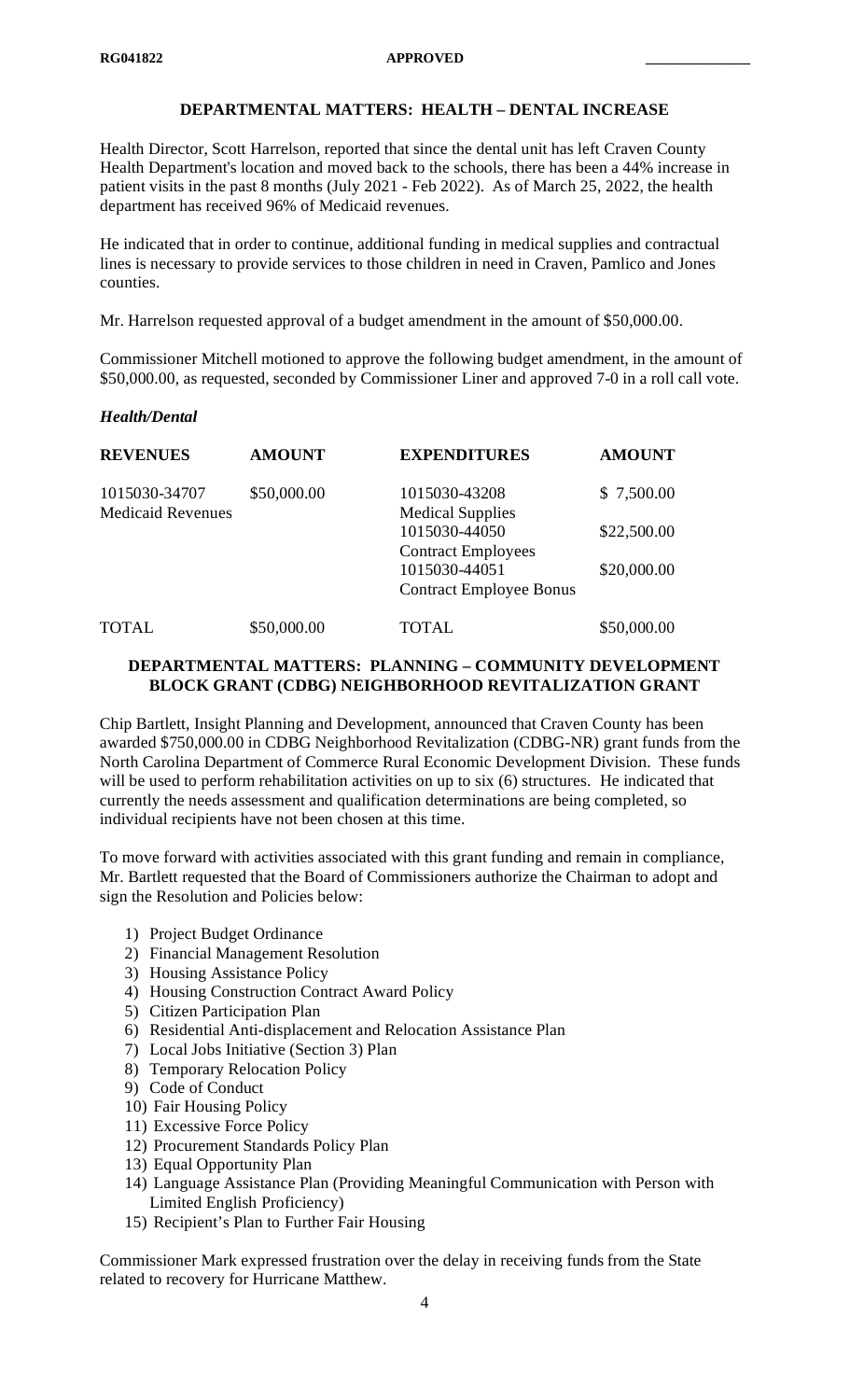Commissioner Mitchell motioned to approve adoption of the CDBG Neighborhood Revitalization Grant Program's Resolutions and Policies, and to authorize the Chairman's signature, seconded by Commissioner Liner and approved 6-1 in a roll call vote, there being one (1) "nay" from Commissioner Mark.

#### **CRAVEN COUNTY 2021 CDBG NEIGHBORHOOD REVITALIZATION (CDBG-NR) PROGRAM Resolution Approving Administrative Guidelines and Policies**

WHEREAS, Craven County wishes to carry out its Community Development Block Grant Neighborhood Revitalization (CDBG-NR) Program in accordance with established state and federal administrative guidelines.

NOW, THEREFORE, the Craven County Board of Commissioners hereby collectively adopts the following resolutions, guidelines, plans and policies, and resolves that they be utilized during the administration of the Craven County 2021 CDBG-NR Program:

- 1. Re-certification of Project Budget Ordinance
- 2. Financial Management Resolution
- 3. Housing Assistance Policy
- 4. Housing Construction Contract Award Policy
- 5. Citizen Participation Plan
- 6. Residential Anti-displacement and Relocation Assistance Plan
- 7. Local Jobs Initiative (Section 3) Plan
- 8. Temporary Relocation Policy
- 9. Code of Conduct
- 10. Fair Housing Policy
- 11. Excessive Force Policy
- 12. Procurement Standards Policy/Plan
- 13. Equal Opportunity Plan
- 14. Language Assistance Plan (Providing Meaningful Communication with Persons with Limited English Proficiency)
- 15. Recipient's Plan to Further Fair Housing

Adopted this  $18<sup>th</sup>$  day of April 2022.

# **CRAVEN COUNTY 2021 CDBG NEIGHBORHOOD REVITALIZATION (CDBG-NR) PROGRAM Re-Certification of Project Budget Ordinance**

Be it ordained by Craven County, North Carolina, that pursuant to Section 13.2 of Chapter 159 of the General Statutes of North Carolina, the following grant project ordinance is hereby adopted:

Section 1. The project authorized is the 2021 Community Development Block Grant Neighborhood Revitalization (CDBG-NR) Program described in the work statement contained in the grant agreement and funding approval (Grant #20-C-3629) between Craven County and the North Carolina Department of Commerce, Rural Economic Development Division. This project is more familiarly known as the Craven County 2021 CDBG-NR Program.

Section 2. Craven County staff is hereby directed to proceed with the grant project within the terms of the grant document(s), the rules and regulations of the Department of Commerce, and the budget contained herein.

Section 3. The following revenues and resources are anticipated to be available to complete the project activities:

# 2021 Community Development Block Grant Neighborhood Revitalization (CDBG-NR) Project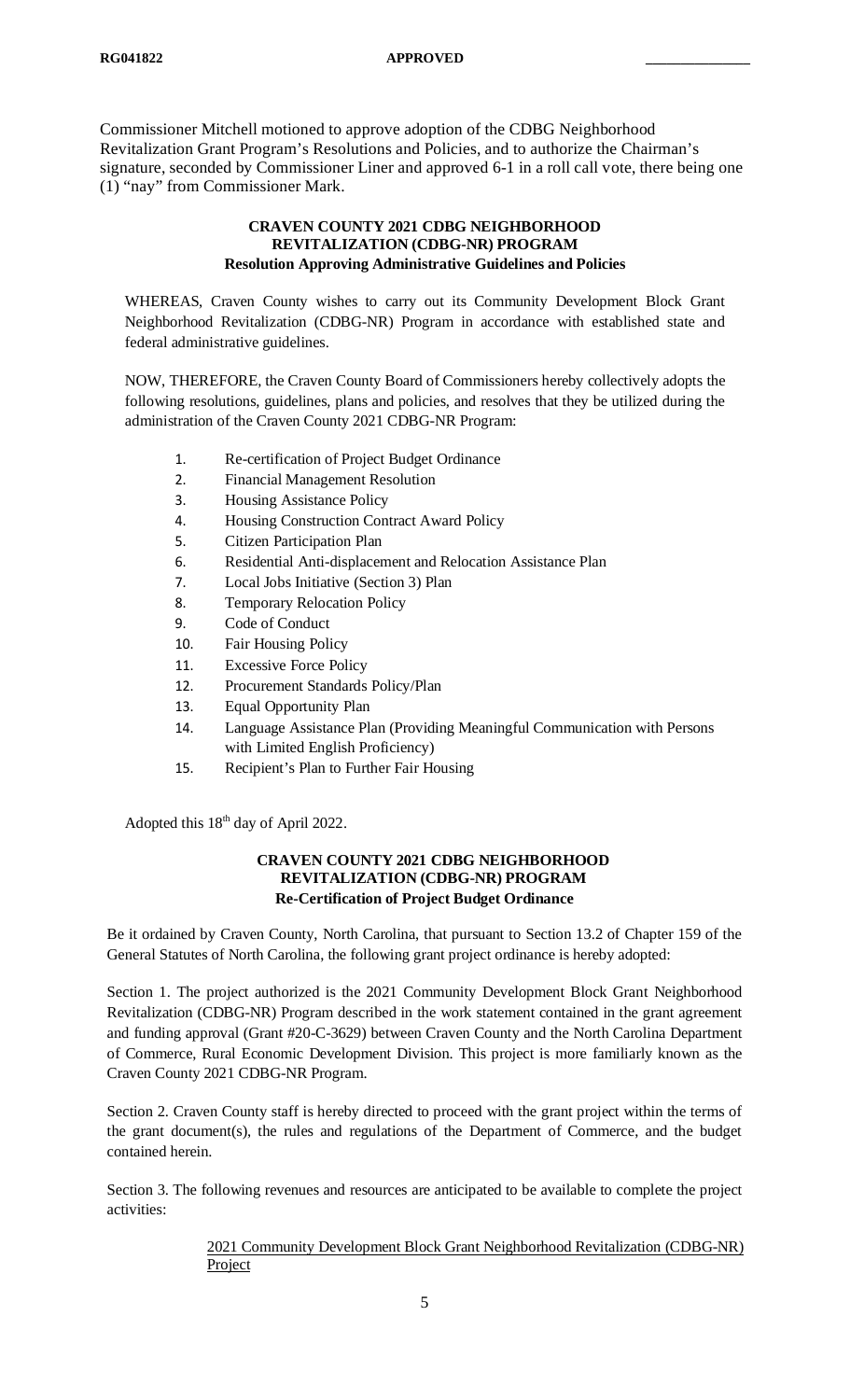Total Grant Award \$750,000

Section 4. The following amounts are appropriated for the project activities:

2021 Community Development Block Grant Neighborhood Revitalization (CDBG-NR) **Project** 

Project Budget \$750,000

Section 5. The Grant Finance Officer is hereby directed to maintain within the Grant Project Fund sufficient specific detailed accounting records to provide the accounting to the North Carolina Department of Commerce required by the grant agreement(s) and federal and state regulations.

Section 6. Funds may be advanced from the General Funds for the purpose of making payments as due. Reimbursement requests should be made to the North Carolina Department of Commerce in an orderly and timely manner.

Section 7. The Grant Finance Officer is directed to report quarterly on the financial status of each project element in Section 4 and on the total grant revenues received or claimed.

Section 8. The Grant Finance Officer is directed to include a detailed analysis of past and future costs and revenues on this grant project in every budget submission made to this Board.

Section 9. Copies of this grant project ordinance shall be made available to the Grant Finance Officer for direction in carrying out this project.

Adopted this 18<sup>th</sup> day of April 2022.

# **DEPARTMENTAL MATTERS: SOCIAL SERVICES – SHARE THE WARMTH/SHARE THE LIGHT ADDITIONAL FUNDS**

Social Services Director, Geoffrey Marett, announced that additional funding has been awarded for Energy programs Share the Warmth and Share the Light (new). He stated these funds were 100%State, with no County match required.

Mr. Marett requested approval of a budget amendment in the amount of \$6,353.00.

Commissioner Liner motioned to approve the following budget, as requested, in the amount of \$6,353.00, seconded by Commissioner Mitchell and approved 7-0 in a roll call vote.

# *Mandated 5215*

| <b>REVENUES</b>                                    | <b>AMOUNT</b> | <b>EXPENDITURES</b>                                | <b>AMOUNT</b> |
|----------------------------------------------------|---------------|----------------------------------------------------|---------------|
| 1015215-33430<br>Share the Warmth                  | \$2,128.00    | 1015215-42342<br>Share the Warmth                  | \$2,128.00    |
| 1015215-33430<br>(for new Share the Light program) | \$4,225.00    | 1015215-42342<br>(for new Share the Light program) | \$4,225.00    |

# **DEPARTMENTAL MATTERS: ECONOMIC DEVELOPMENT – PROJECT COAST (SALE OF LOT 19-4)**

Economic Development Director, Jeff Wood, reported that Crystal Coast Machine seeks to purchase Lot 19-4 in the Industrial Park, as they are interested in expansion. They currently serve larger industries in the area, including Moen and Bosch. Mr. Wood stated they pay well and have a 5,000 sq. ft. building planned.

Commissioner Mark motioned to adopt the following resolution authorizing the sale of Lot 19-4, as requested, seconded by Commissioner Smith and approved unanimously.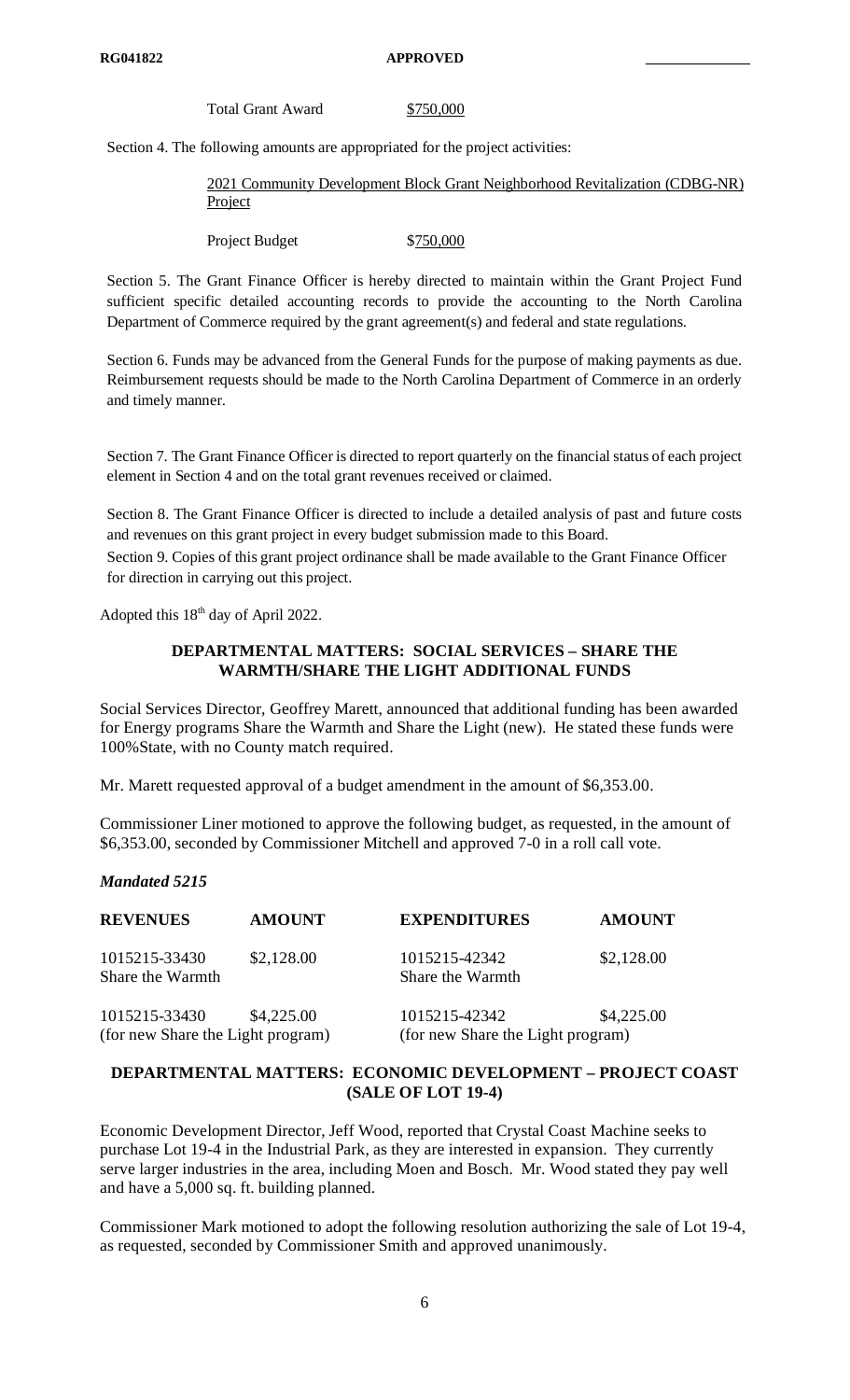# **RESOLUTION OF THE CRAVEN COUNTY BOARD OF COMMISSIONERS APPROVING CONVEYANCE OF REAL PROPERTY FOR ECONOMIC DEVELOPMENT PURPOSES**

WHEREAS, Craven County (hereinafter "County") has determined that County has historically suffered a degree of economic and fiscal distress which can be remedied in part by the expansion of industries currently located in County and the location of new industries in County; and,

WHEREAS, the expansion and location of industries in County will benefit County and its citizens by increasing and diversifying both the personal property and real property ad valorem tax bases which will increase tax revenue, and resulting ancillary economic activity will increase sales tax revenues, all of which will make available to County more funds with which to improve the general health, safety and welfare of County's citizens; by providing a greater number of jobs with higher salaries and better benefits than are now available to citizens of County; by stimulating secondary economic activity which is directly beneficial to County and its citizens, including residential real estate development and the expansion of existing services and businesses; by increasing and improving the infrastructure of County; by increasing the economic opportunity available to County's citizens and by improving the general technical training of County's workforce; and,

WHEREAS, Capolavoro Properties, LLC (referred to herein as "Buyer") intends to construct a 5,000 SF ("New Facility") expected to be valued at over \$1,000,000 with potential to invest more; and,

WEHREAS, the New Facility will be constructed on a +/- 2.5 acre tract (hereinafter "Tract") of land, the Tract being a portion of the Tract known as Lot 19-4 ("the Site") in the Craven County Industrial Park; and,

WHEREAS, Buyer's construction of the New Facility will aid tremendously in remedying the previously identified economic and fiscal distresses suffered by County and its citizens; and,

WHEREAS, Buyer has offered to purchase from County the Site for a total purchase price of Fifty Thousand and no/100 Dollars (\$50,000.00) (the "Purchase Price"), or Twenty Thousand and no/100 Dollars (\$20,000.00) per acre; and,

WHEREAS, County has determined that the fair market value of the Site is Twenty Thousand and no/100 Dollars (\$20,000.00) an acre, for a total fair market value of Fifty Thousand (\$50,000.00) (the "Fair Market Value"); and,

WHEREAS, N.C. Gen. Stat. § 158-7.1(a), provides:

**Each county and city in this State is authorized to make appropriations for economic development purposes. These appropriations must be determined by the governing body of the city or county to increase the population, taxable property, agricultural industries, employment, industrial output, or business prospects of the city or county. These appropriations may be funded by the levy of property taxes pursuant to G.S. 153A-149 and 160A-209 and by the allocation of other revenues whose use is not otherwise restricted by law.**

WHEREAS, N.C. Gen. Stat. § 158-7.1(d) provides: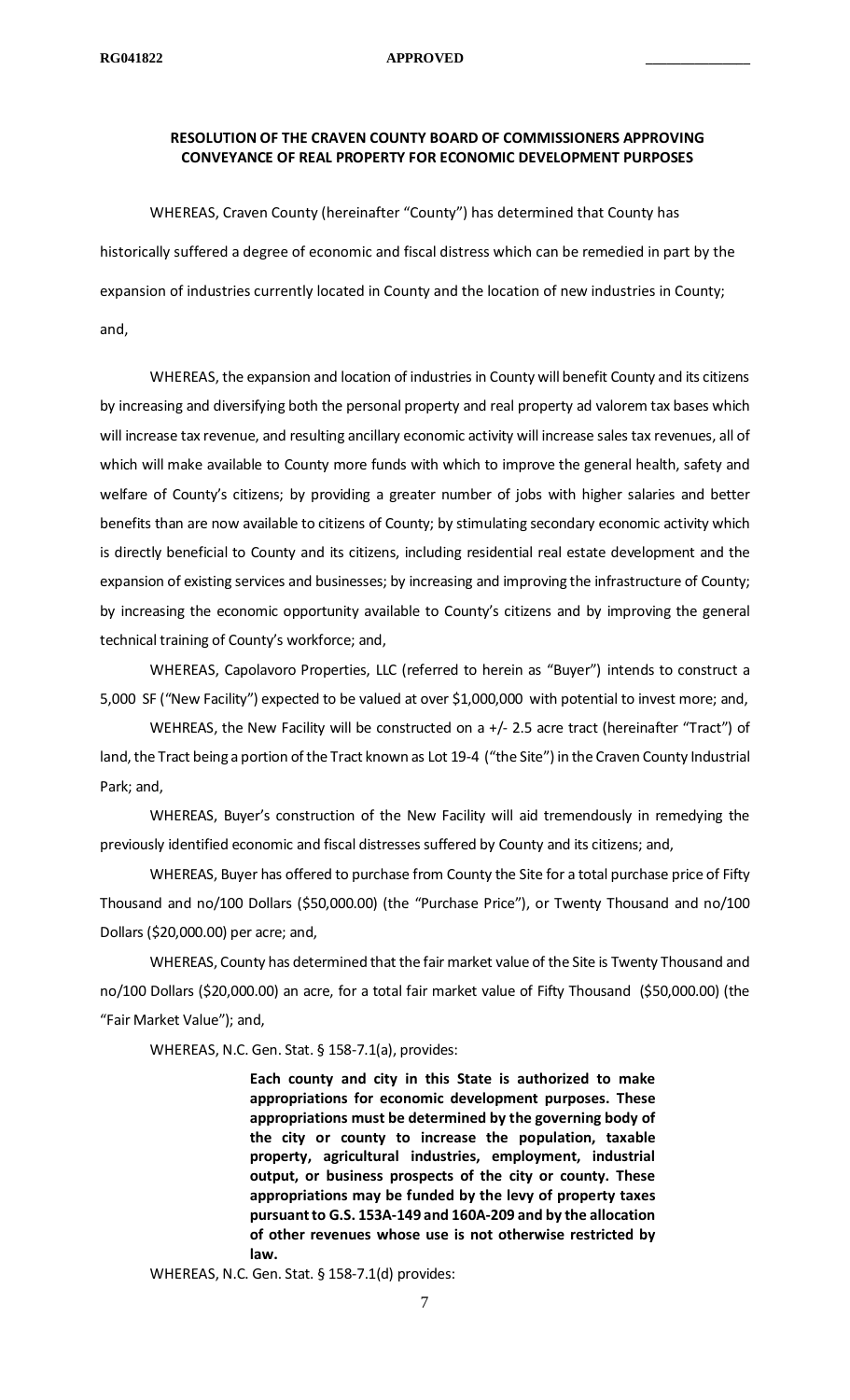**A county or city may acquire and develop land for an industrial park, to be used for manufacturing, assembly, fabrication, processing, warehousing, research and development, office use, or similar industrial or commercial purposes. A county may acquire land anywhere in the county, including inside of cities, for an industrial park, while a city may acquire land anywhere in the county or counties in which it is located. A county or city may develop the land by installing utilities, drainage facilities, street and transportation facilities, street lighting, and similar facilities; may demolish or rehabilitate existing structures; and may prepare the site for industrial or commercial uses. A county or city may convey property located in an industrial park pursuant to subsection (d) of this section**.

WHEREAS, County has determined that the probable average hourly wage to be paid to employees to be employed at the New Facility is \$\_\_\_\_\_\_\_\_ per hour; and,

WHEREAS, the Site has heretofore been owned for over 3 decades by County, thereby generating no ad valorem tax revenue for County, and upon transfer of the site to Buyer, ad valorem tax revenue generated by the Site will begin accruing to County; and,

WHEREAS, on April 18, 2022, and after proper public notice, pursuant to N.C. Gen. Stat. § 158- 7.1(d) the Board of Commissioners for County held a public hearing concerning its intent to convey and sell the Site to Buyer, upon the terms and conditions herein described; and,

WHEREAS, the Board of Commissioners of County does desire to convey and grant to Buyer the Site, by and through the Agreement for Purchase and Sale of Improved Real Property attached hereto and incorporated herein by reference and does further desire that this RESOLUTION serve as a memorial of the actions taken by the Board of Commissioners on this matter.

Now, therefore, be it resolved as follows:

Section 1. That the Agreement for Purchase and Sale of Real Property attached hereto and incorporated herein by reference is hereby ratified and approved in its entirety.

Section 2. That, pursuant to the aforesaid agreement, County shall execute and deliver such documents and instruments as may be reasonably necessary in the opinion of counsel to County to accomplish the purposes of said agreement, including but not limited to the transfer and conveyance to Buyer of the Site.

Section 3. That the Chairman, Clerk to the Board, Manager, Assistant Managers, Economic Developer and such other officers and agents of County are hereby authorized to execute any and all documents necessary in the opinion of counsel to County to effectuate any of the transactions contemplated herein.

Section 4. That this RESOLUTION be entered in the official minutes of the Board of Commissioners of County and that the Clerk to the Board certify copies of this RESOLUTION as may be necessary in the opinion of counsel to County.

This the 18<sup>th</sup> day of April, 2022.

8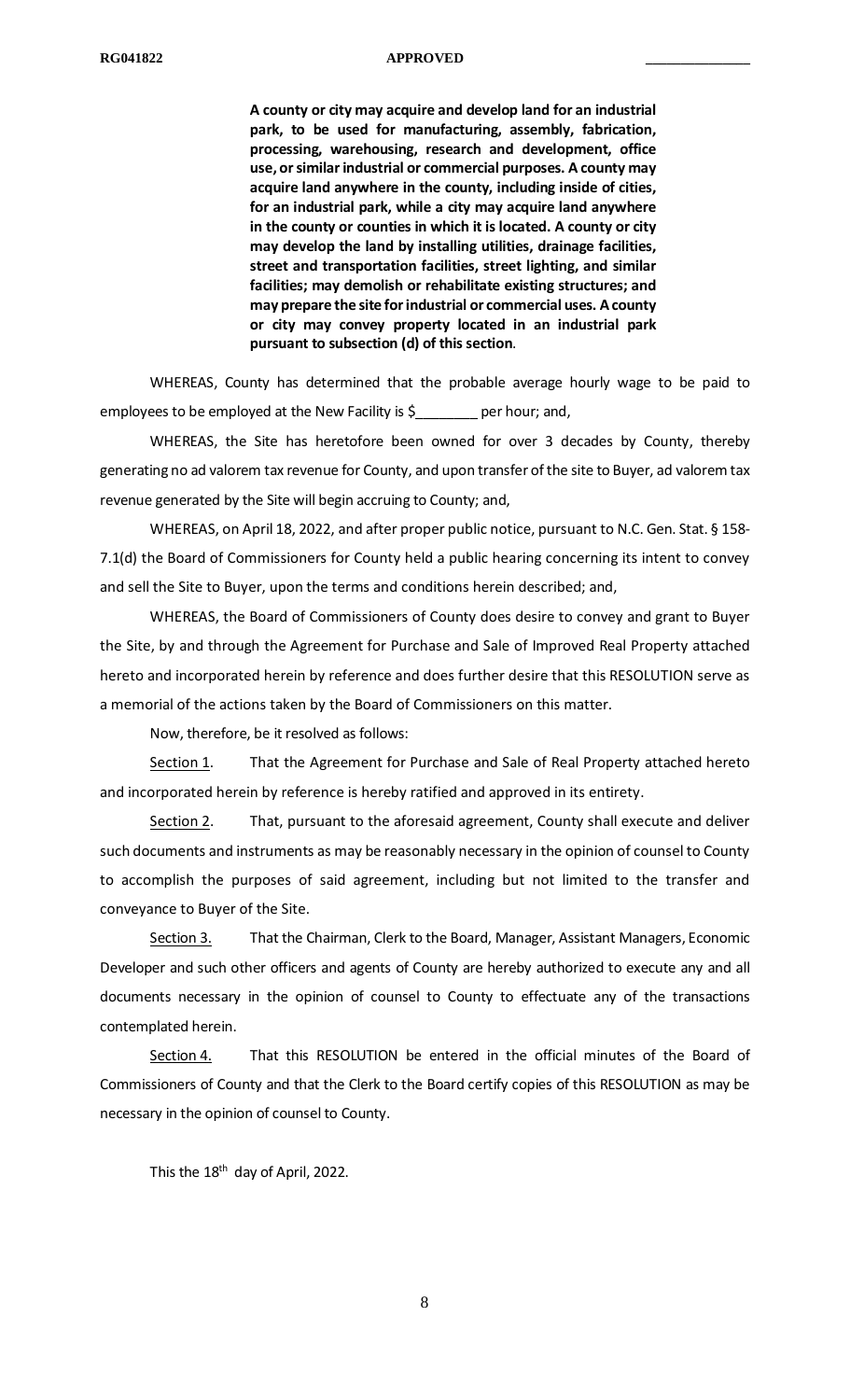# **DEPARTMENTAL MATTERS: FINANCE – ANNUAL AUDIT CONTRACT FOR FISCAL YEAR 2022**

Finance Director, Craig Warren, reported that Thompson, Price, Scott, Adams & Co., P.A. has submitted a proposal to perform the County's annual audit for the current fiscal year ending June 30, 2022. The proposed fee is \$72,600.00, the same fee charged for fiscal year 2021; and represents the final year of the three (3) year cost proposal previously approved by Commissioners. Mr. Warren stated that staff recommends that the County continue to contract with Thompson, Price, Scott, Adams & Co., P.A. for the performance of the County's annual audit for fiscal year 2022.

Commissioner Liner motioned to approve the audit contract with Thompson, Price, Scott, Adams & Co., P.A. for fiscal year 2022, seconded by Commissioner Mitchell and approved 7-0 in a roll call vote.

#### **APPOINTMENTS**

#### *Pending*

Chairman Jones reviewed the following pending appointments:

- ▶ Community Child Protection Team
- Craven Aging Planning Board

#### *Current*

#### *Juvenile Crime Prevention Council*

Commissioner Mitchell nominated Wendy Phillips Peaden for appointment. There being no additional nominations, Ms. Peaden was appointed by acclamation.

#### *Voluntary Agricultural District Advisory Board*

Commissioner Mark recommended Wyatt Whitford for reappointment. Chairman Jones recommended David Parker, Glen Ipock and Carl Turner for reappointment. There being no additional nominations, Mr. Whitford, Mr. Parker, Mr. Ipock and Mr. Turner were reappointed by acclamation.

Chairman Jones requested the Craven County Board of Adjustments and Board of Equalization and Review be moved to pending, as potential changes in the Rules of Procedures will affect their terms.

#### *Upcoming*

Chairman Jones reviewed upcoming appointments to boards and committees whose terms are due to expire in May 2022.

#### **COUNTY ATTORNEY'S REPORT**

*Initial Offer to Purchase Real Property – 107 Blueberry Ln., New Bern (Parcel Number 5-014-216)*

County Attorney, Arey Grady, reported that Craven County has received an offer in the amount of \$2,430.00 for this real property, which was acquired through a tax foreclosure, with past due taxes and costs of foreclosure totaling \$1,508.33. The tax value of this property is \$2,430.00.

He stated that should the Board of Commissioners approve this transaction, the proposed resolution should be adopted, which will in turn authorize advertisement for upset bids. Once the upset bid process is concluded, this transaction will be brought back before the Board of Commissioners for final approval.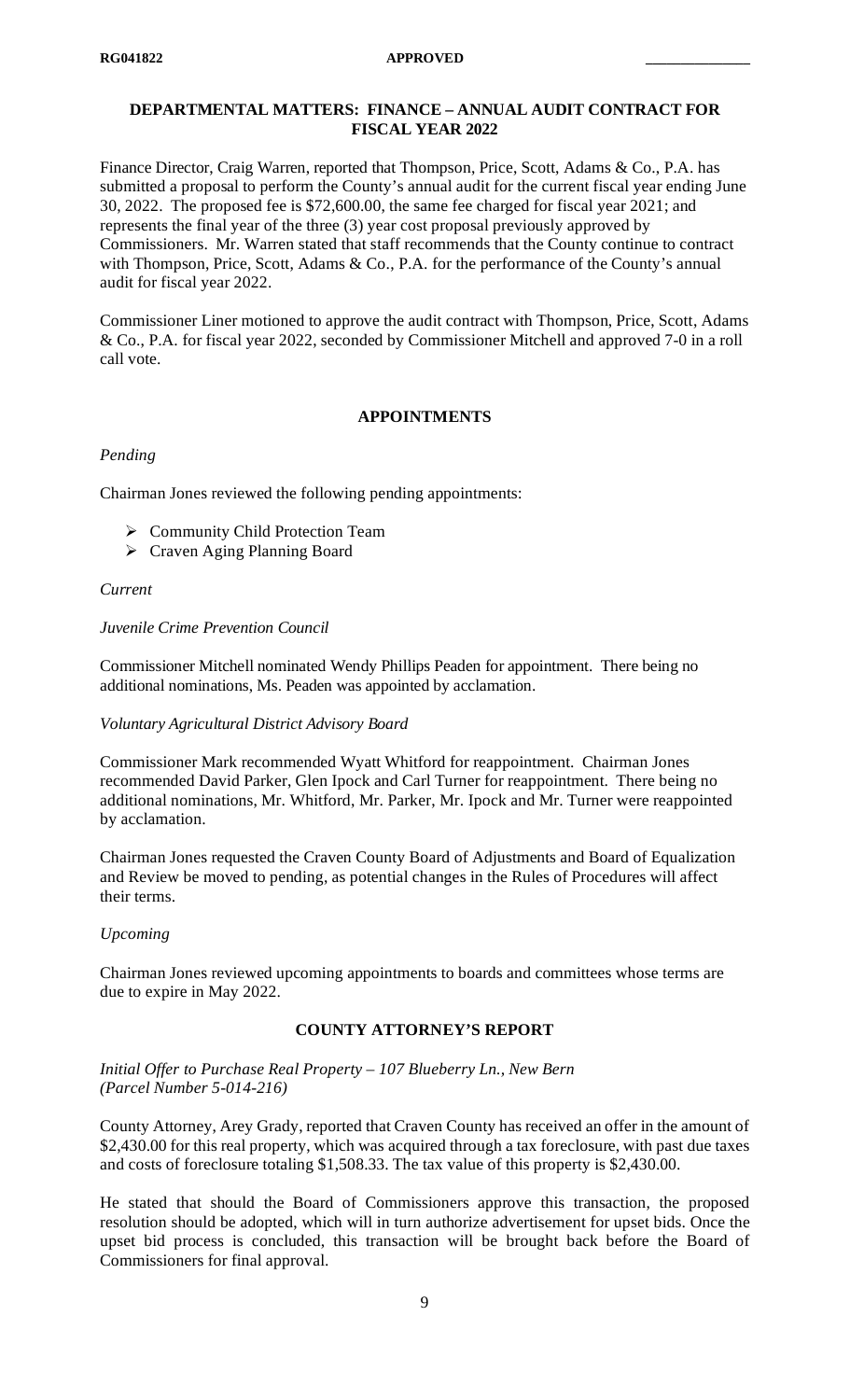Commissioner Mark motioned to adopt the following resolution approving the transaction and authorizing the upset bid process, seconded by Commissioner Mitchell and approved unanimously.

# **CRAVEN COUNTY RESOLUTION ACCEPTING OFFER TO PURCHASE SUBJECT TO UPSET BIDS**

WHEREAS, Craven County owns certain real property identified as Tax Parcel Number 5-014-216 (hereinafter "the Real Property"), the Real Property having been acquired by Craven County in deed recorded in Book 3188, Page 246 in the Office of the Register of Deeds of Craven County; and,

WHEREAS, Craven County has received an Offer to Purchase the Real Property, a copy of said offer being attached hereto and incorporated herein by reference; and,

WHEREAS, the Craven County Board of Commissioners is authorized to sell Craven County's interest in real property pursuant to North Carolina General Statute §160A-269.

NOW, THEREFORE, BE IT RESOLVED BY THE BOARD OF COMMISSIONERS OF CRAVEN COUNTY THAT:

1. The Craven County Board of Commissioners hereby authorizes the initiation of the upset bid process for the Real Property by advertising notice of the offer to purchase in accordance with the provisions of North Carolina General Statute §160A-269.

2. The County Manager, the Assistant County Manager, the Clerk to the Board of Commissioners and/or County Attorney are authorized to take all actions necessary to accomplish the transactions contemplated by this Resolution.

# ADOPTED THIS 18th DAY OF APRIL, 2022.

#### *Rules of Procedures Revision Discussion*

Attorney Grady gave a brief summary of the primary changes, stating there were three categories:

- 1. Formatting
- 2. Areas in which the BOC practice does not match the requirement of the existing rules, revisions made to conform the rules to meet current practices
- 3. Changes of substance

Mr. Grady highlighted all of the changes of substance as follows:

- Rule 1 Applicability of Rules conform to State Law in any case our rules conflict with State Law
- $\triangleleft$  Rule 3(c) Closed Sessions Permitted can only attend in person and all electronic devices must be deactivated
- $\cdot$  Rule 4 Organizational Meeting changing the meeting time to 6:00 pm for evening meetings; and the current Chair presides
- $\triangleleft$  Rule 6(d) Sunshine List reworded to include reasonable efforts to notify of regular meetings
- $\triangleleft$  Rule 6(f) Attendance via Simultaneous and/or Electronic Communications roll call vote on each item
- $\triangleleft$  Rule 6 addition of No Commissioner may participate in a Closed Session by remote or electronic means
- $\triangleleft$  Rule 6(g) State of Emergency follow provisions of NC General Statutes
- $\triangleleft$  Rule 6(h) addition of No Commissioner may vote by proxy
- $\triangleleft$  Rule 9(b) Agenda delivery of agenda packets by electronic means
- $\cdot$  Rule 9(c) Consent Agenda increase Budget Amendment amount to \$15,000
- $\triangleleft$  Rule 10 (g) addition of Distribution of Written Comments
- $\cdot \cdot$  Rule 31 Appointments increase length of service to be no more than twelve consecutive years

There was discussion among the members about appointments terms of ser vice and ensuring each Board/Committee received and understood the appointments terms.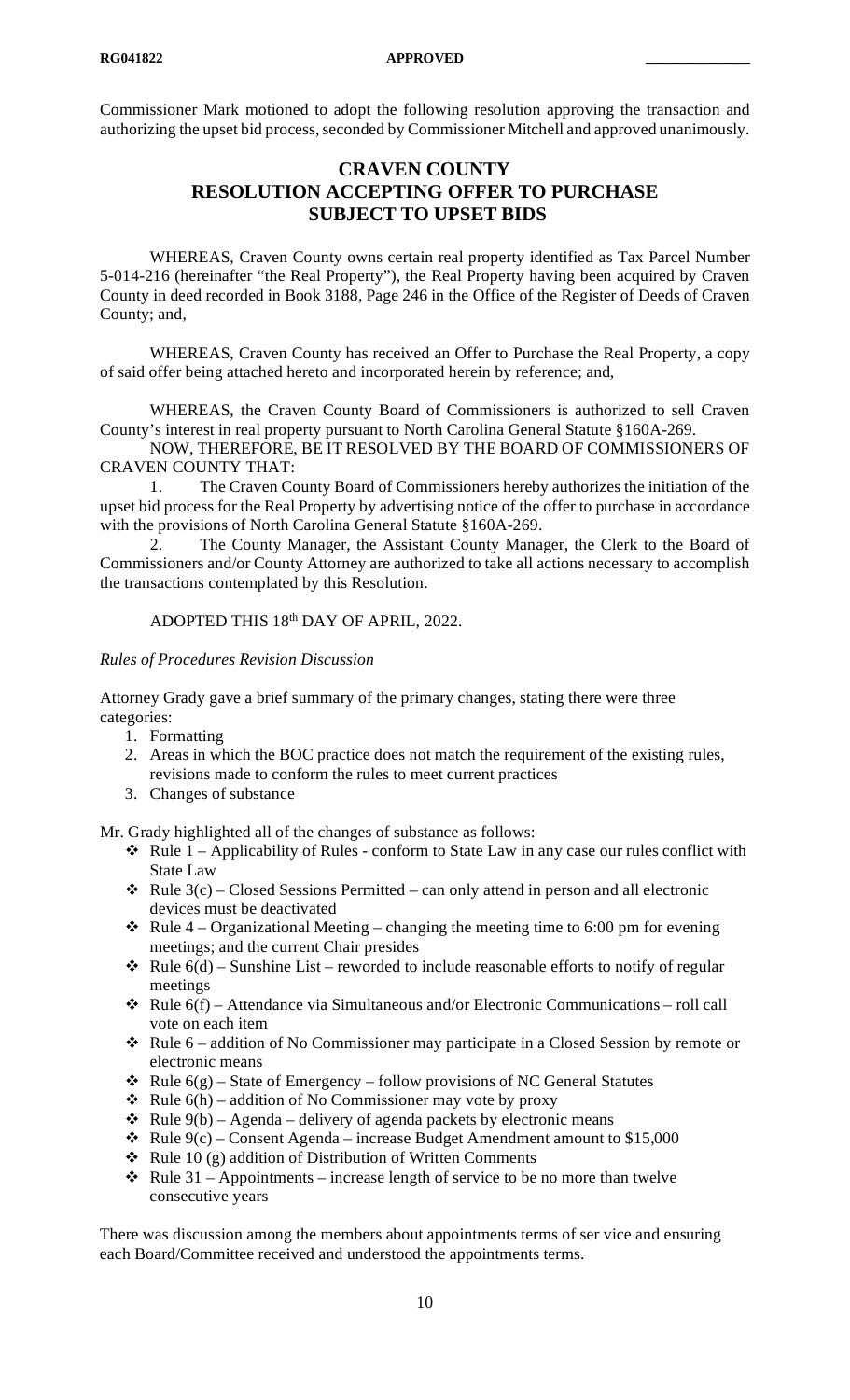Commissioner Mitchell motioned to approve the revised Rules of Procedures, as presented, seconded by Commissioner Mark.

Following Commissioner Mark's second, there was in depth discussion about non-profits providing budgets with their requests.

Commissioner Jones pointed out a few minor errors to be corrected in the document. County Manager Jack Veit recommend that adoption of the revised Rules of Procedures be implemented July 1, 2022.

Commissioner Mitchell revised her motion to include the implementation date of July 1, 2022. Commissioner Mark seconded and it was approved in a 7-0 roll call vote.

#### **COUNTY MANAGER'S REPORT**

County Manager, Jack Veit, remarked that today's agenda is a county government agenda, as the County provides services to the people and is instrumental to the public at the local level with health care, social services, planning and economic development.

Mr. Veit reported on the recent Re-Entry Council event and informed the Board that Greg Singleton has taken another position and will be leaving the area. Mr. Veit stated Greg deserves a lot of credit for his leadership role in the success of this program. Chairman Jones sought the Boards approval to have staff draft a letter of appreciation of service for Mr. Singleton.

Commissioner Smith motioned to draft a letter of appreciation for Mr. Singleton, seconded by Commissioner Mitchell and approved unanimously.

Mr. Veit referred the Board to their most recent County Quarterly magazine, as Commissioner Liner received recognition.

He reported that the Keener Avenue trailer park drainage and paving project have been completed and came in at budget.

Mr. Veit highlighted the recent Memorandum and relayed that Lauren Wargo has been working with department heads to tell their story and gave examples with the Planning & Inspection report and the Veterans Services report.

# **COMMISSIONERS' REPORTS**

*Commissioner Mark* wished everyone a Happy Easter!

*Commissioner McCabe* remarked he spent a nice Easter with his children. He thanked Mr. Veit, Assistant County Manager, Gene Hodges, and his fellow Commissioners for the recent appropriation to install a new floor in the Harlowe Community Center. He stated it was a beautiful job and very well received in the community. Mr. McCabe reported there would be an Emergency Preparedness meeting held on April  $26<sup>th</sup>$  at 6:00 pm at the Community Center and Stanley Kite would be presenting.

*Commissioner Smith* had nothing to report.

*Commissioner Liner* provided a follow-up report on the DIX Crisis Center, stating that things had changed in that they were now considering a 12-hour chair. As the BOC representative, he indicated he was not in support of this, and the Board members were in consensus there would be a better way to spend tax-payer dollars than this.

Mr. Liner commented on the CART's report in the Memorandum, highlighting the improvements they have made and the increase in ridership. He stated they are doing a good job providing their service and should be recognized for their work. He also remarked the Memorandum is a great resource for those running for office as it is packed full of facts of how tax dollars are being utilized.